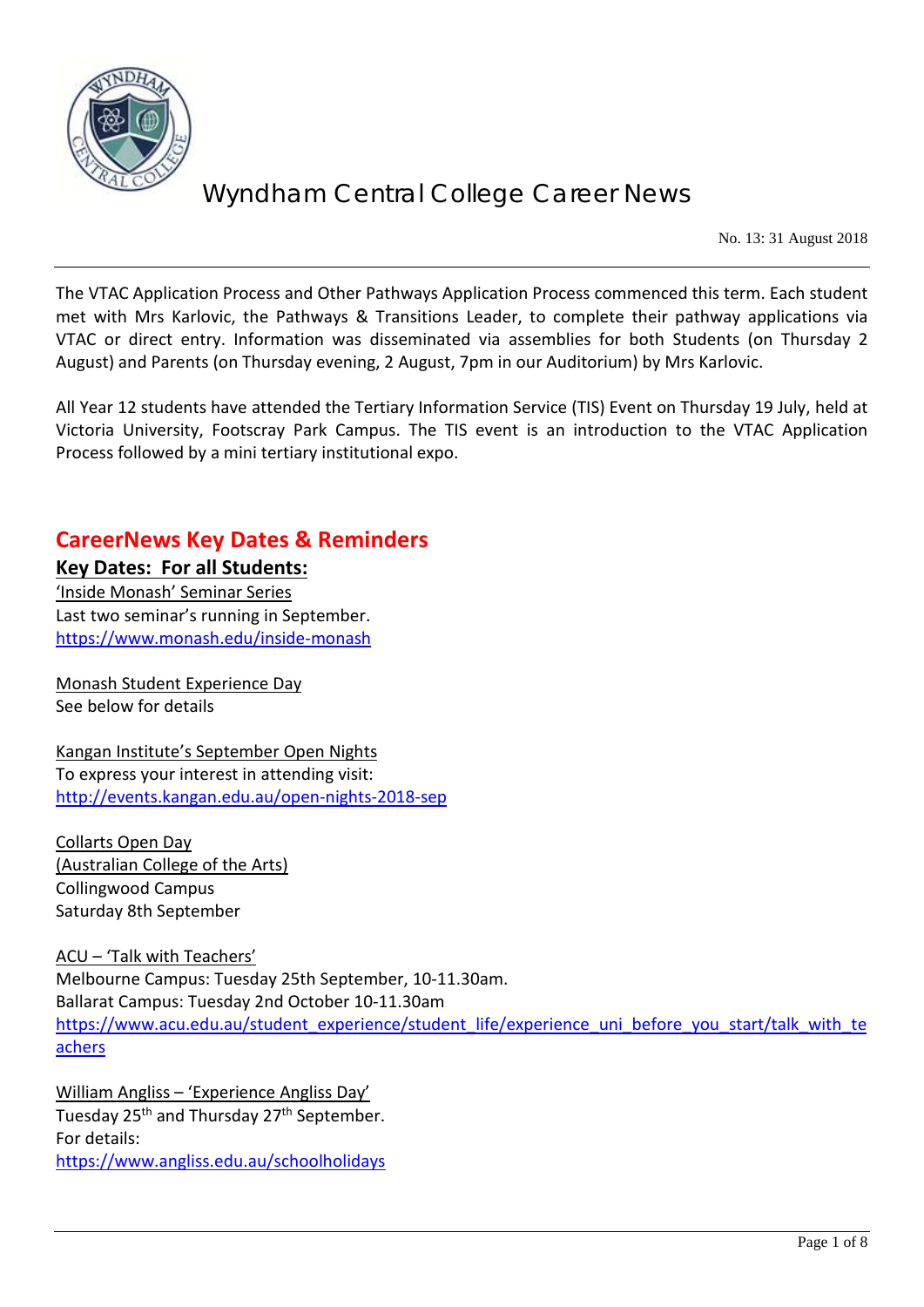

No. 13: 31 August 2018

Passion for Fashion?

Kangan Institute's Rags to Runway Great Southern Style show is on Tuesday 4th September. Call 1300 423 883 to register your interest.

#### **Reminders: For all VCE Students:**

Melbourne Polytechnic - VCE/VET Music Industry Exam Prep Workshops When: 31st August & 5th of September For details and registration visit: [https://docs.google.com/forms/d/e/1FAIpQLScssEpULWQ-1d8RETgXPuYLzeeCwOl7oKwGOPRQ-](https://docs.google.com/forms/d/e/1FAIpQLScssEpULWQ-1d8RETgXPuYLzeeCwOl7oKwGOPRQ-7tf8g3U4Q/viewform)[7tf8g3U4Q/viewform](https://docs.google.com/forms/d/e/1FAIpQLScssEpULWQ-1d8RETgXPuYLzeeCwOl7oKwGOPRQ-7tf8g3U4Q/viewform)

Key VTAC Dates For all VCE Students:

Course, SEAS & scholarship applications have opened! Timely applications close – Thursday 27th September Late applications open – Thursday 27th September Late applications close – Friday 2nd November SEAS applications close – Friday 12th October

Education Students

First CASper Test is on day 25<sup>th</sup> September

(Required for applications at; ACU, Deakin, Federation University, La Trobe, Monash, RMIT, Swinburne and Vic Universities).

### **News & Updates**

#### **Mission Discovery: A 5-Day Space Program**

The University of Melbourne are hosting a 5-day Mission Discovery program during the September School holidays.

Run by Latitude Travel Group in association with ISSET and NASA, the program will be offering full immersion in Space and STEM, and will include plenty of hands-on activities including:

- Learning from NASA astronaut, engineer and ISS commander Steve Swanson, NASA leaders and expert scientists from the University of Melbourne.
- Taking on the role of research scientists (in teams) and design a space science experiment.
- The overall winning team's experiment, as judged by the NASA panel, will be launched to the International Space Station and conducted by astronauts on board!
- So why not develop your leadership, teamwork and public speaking skills and discover a range of space and science careers paths! Here are the details:
- When: 24th–28th September 2018
- Times each day: 9.30am–4.30pm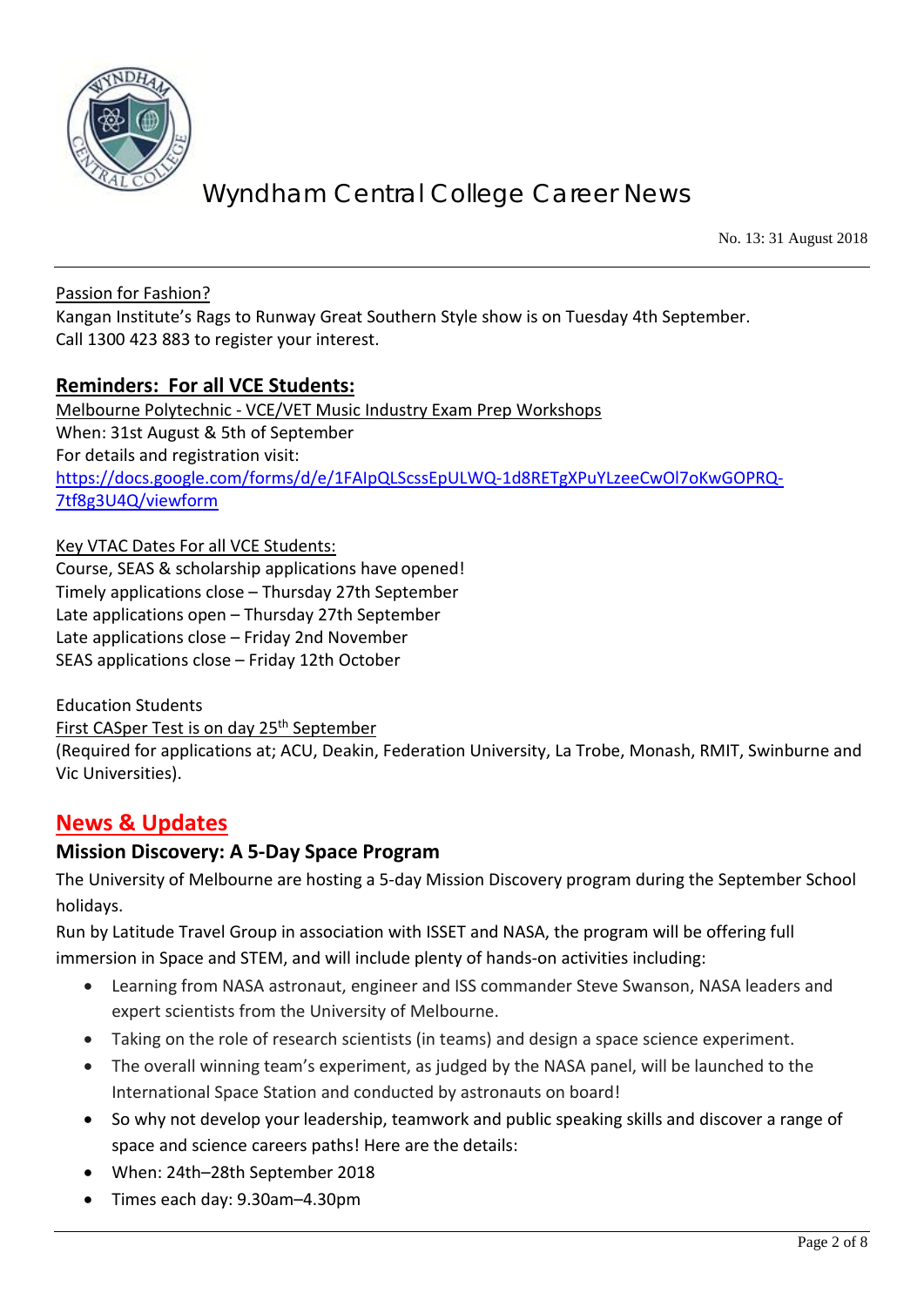

No. 13: 31 August 2018

- See the Mission Discovery website below for the full program and costs.
- <https://latitudegrouptravel.com.au/special-programs/mission-discovery/melbourne/#bookings>

#### **Box Hill Institute Update**

- **New Diploma's at Box Hill Institute in 2019**
- Box Hill Institute's newly refurbished design faculty is introducing two new diplomas for 2019: **Diploma of Visual Merchandising**
- Learn how to execute clients' briefs to achieve brand and business objectives. Work with Auto CAD, Adobe Illustrator, Google Sketch up and Mockshop. and execute designs by using all manner of prop construction, styling, colour, texture, lighting, space, image, scent, touch and sound.
- You will provide real life projects and receive hands on experience and build an impressive portfolio for employers. Future career outcomes include roles as a visual merchandiser, designer, product stylist, or stylist for retail, events and exhibitions.
- Box Hill Institute's new **Diploma of Interior Design** will provide you with a foundation in architectural and decorative styles that can be used throughout residential, retail and commercial environments. This course includes real industry experience, where you respond to client briefs designed by experts to help develop a portfolio of work to show future employers. During the planning phase you will employ drawing, rendering, model making and computer aided design using AutoCAD, Revit, SketchUp, Photoshop and InDesign. Followed by the implementation phase you will style your layouts with fixtures, fabrics and furnishings to your projects come alive! Future careers may include roles as; interior decorators, interior stylists, in-house interior designers, decorators for design and decoration consultancies, or colour consultants.

#### • **Certificate II in Active Volunteering**

To prepare students for the life-long opportunity and provide pathways to other qualifications within the community sector, Box Hill Institute is now offering a Certificate II in Active Volunteering as part of their 2019 Vet in Schools offerings to students in years 10, 11 and 12. During this 1-year course, you will undertake 40 hours of structured workplace learning (SWL) in a volunteer role. If this is of interest to you, please contact Grace Connelly on (03) 9286 9140 for more information.

### **'Tech Takeover' September Holiday Workshops**

Do you love IT? Interested in coding, robotics, electronics and Virtual Reality? Then visit the below link and learn about some up and coming September workshops! <https://coderacademy.edu.au/kids-coding-courses/Melbourne-September-School-Holidays>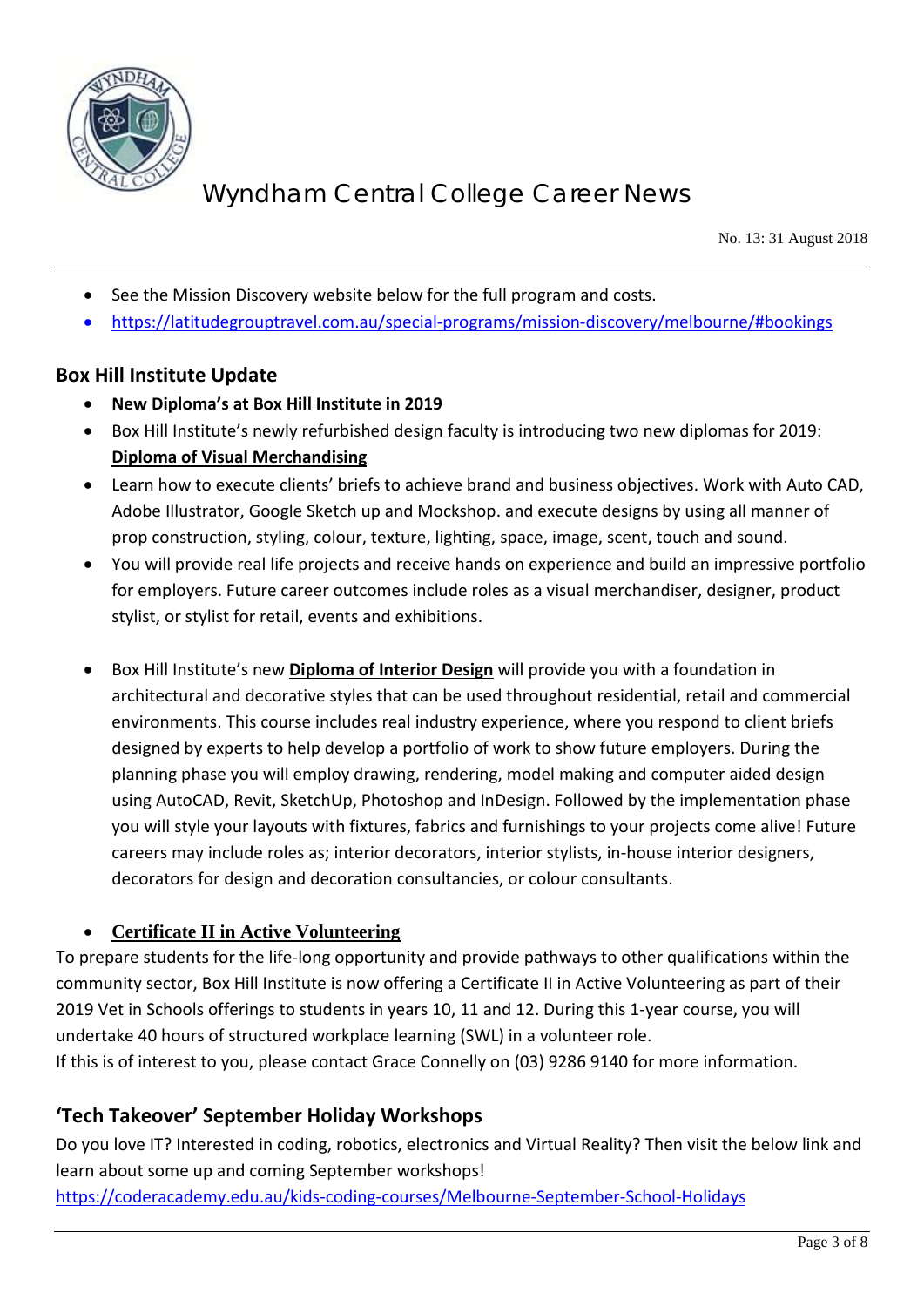

No. 13: 31 August 2018

#### **Swinburne means Business**

Swinburne University of Technology's diverse range of business courses offers integrated placements to industry projects to ensure students get real business experience in their relevant industry before they graduate. From accounting to economics, marketing to management, all business students in their final semester have the chance to apply what they've learnt to a live project for an industry partner with the 'Industry Consulting Project' which includes the opportunity to undertake placement overseas with international clients.

Swinburne's business courses focus on connecting students to industry figures in the local and global community while they are studying. For more information, please visit:

[https://www.swinburne.edu.au/current-students/study-abroad-exchange/swinburne-students/faculty-led](https://www.swinburne.edu.au/current-students/study-abroad-exchange/swinburne-students/faculty-led-study-programs/industry-consulting-project/)[study-programs/industry-consulting-project/](https://www.swinburne.edu.au/current-students/study-abroad-exchange/swinburne-students/faculty-led-study-programs/industry-consulting-project/)

#### **Are you aged between 15-24?**

By participating in this 'SkillsRoad' survey, you will go in the draw to win the choice of a \$1000 travel voucher or a \$1000 eftpos gift card!! By participating you will also help build new resources for careers advisors and teachers to use in the classroom.

Why not make a difference and follow this link:

<https://www.skillsroad.com.au/>

### **Deakin Update**

Further to the courses listed in the last newsletter, Deakin have amended additional courses. Bachelor of Information Systems has been changed to **Bachelor of Analytics.** This course will teach students how to use technology to capture and use digital information effectively in organisational settings. Critically analysing an organisation's information in order to decide on the best business analytics software.

Also commencing in 2019 is a new combined course **- Bachelor of Exercise and Sport Science/Bachelor of Nutrition Science.** This **c**ombines exercise and nutrition to help the community optimise physical performance and nutrition, and contribute to the prevention of diet and physical activity related diseases. Graduates will be eligible for accreditation with Exercise and Sport Science Australia (ESSA) to become accredited exercise scientists.

Deakin has some campus changes next year:

- *Associate Degree of Arts -* There will be no Cloud campus intake for 2019.
- *Bachelor of Early Childhood Education -* This course will no longer be offered at the Waurn Ponds Campus, Warrnambool Campus from 2019. These students will instead need to enroll in the Cloud Campus and attend intensive classes.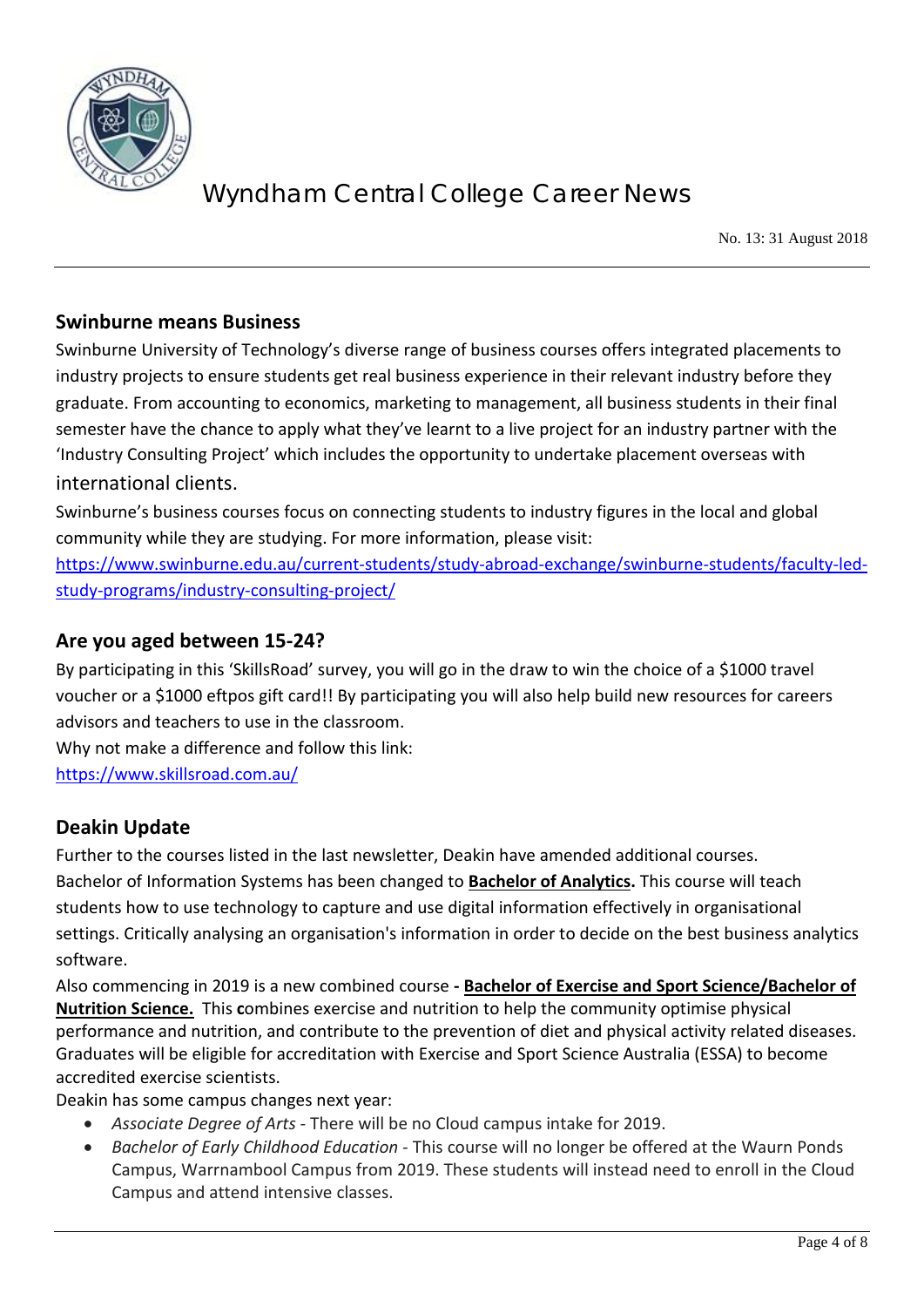

No. 13: 31 August 2018

- *Bachelor of International Studies* Is moving from Geelong Waurn Ponds Campus to the Waterfront Campus from Trimester 1, 2019.
- Bachelor of Science Will no longer be offered at the Warrnambool Campus from Trimester 1, 2019 but will continue to be offered at the Melbourne/Burwood Campus and Geelong/Waurn Ponds Campus.

#### **The discontinued courses at Deakin from 2019 are:**

- *Bachelor of Arts – Chinese/Bachelor of Commerce.*
- *Bachelor of Psychology (Professional Streams).* This course has been discontinued however, Deakin still offers majors through other undergraduate psychology courses.
- *The Bachelor of Biological Science,* (Burwood campus).

Don't forget, Deakin's Regional and Remote Entry Scheme is available to applicants who have completed their Year 12 studies in a school located in any non-metro area of Australia or from within the City of Greater Geelong. Eligible applicants may receive up to a 10 aggregate point adjustment towards their entry score for admission for the following courses:

- Bachelor of Exercise and Sport Science
- Bachelor of Exercise and Sport Science/Bachelor of Business
- Bachelor of Medical Imaging
- Bachelor of Vision Science/Master of Optometry

For more information:<http://www.deakin.edu.au/health/regional-and-remote-entry-scheme>

### **ACU Update**

Australian Catholic University are also offering a **pathway course** into their undergraduate primary and early childhood teaching courses. So if you are passionate about becoming a teacher but haven't achieved the entry requirements you can now apply for a Bachelor of Educational Studies. To find out more visit: [www.acu.edu.au/about\\_acu/faculties,\\_institutes\\_and\\_centres/education\\_and\\_arts/schools/study\\_areas/e](http://www.acu.edu.au/about_acu/faculties,_institutes_and_centres/education_and_arts/schools/study_areas/education_pathways) ducation pathways

From January 2019, ACU are making some changes to their core curriculum. All ACU undergraduate students who meet the required criteria will have the option to fulfill their two-unit Core Curriculum requirements by completing certain **philosophy units**. To read more visit: [http://www.acu.edu.au/about\\_acu/our\\_university/the\\_core](http://www.acu.edu.au/about_acu/our_university/the_core)

A reminder that if you are applying for an Education course at ACU, you have the option of sitting either CASPer test or undertaking the ACU Teacher Selector Statement as part of your VTAC application. http://www.acu.edu.au/about\_acu/faculties, institutes and centres/education and arts/schools/suitabil ity for teaching

Note: If you intend to apply for more than one Education course at other institutions, the CASper test will need to be completed.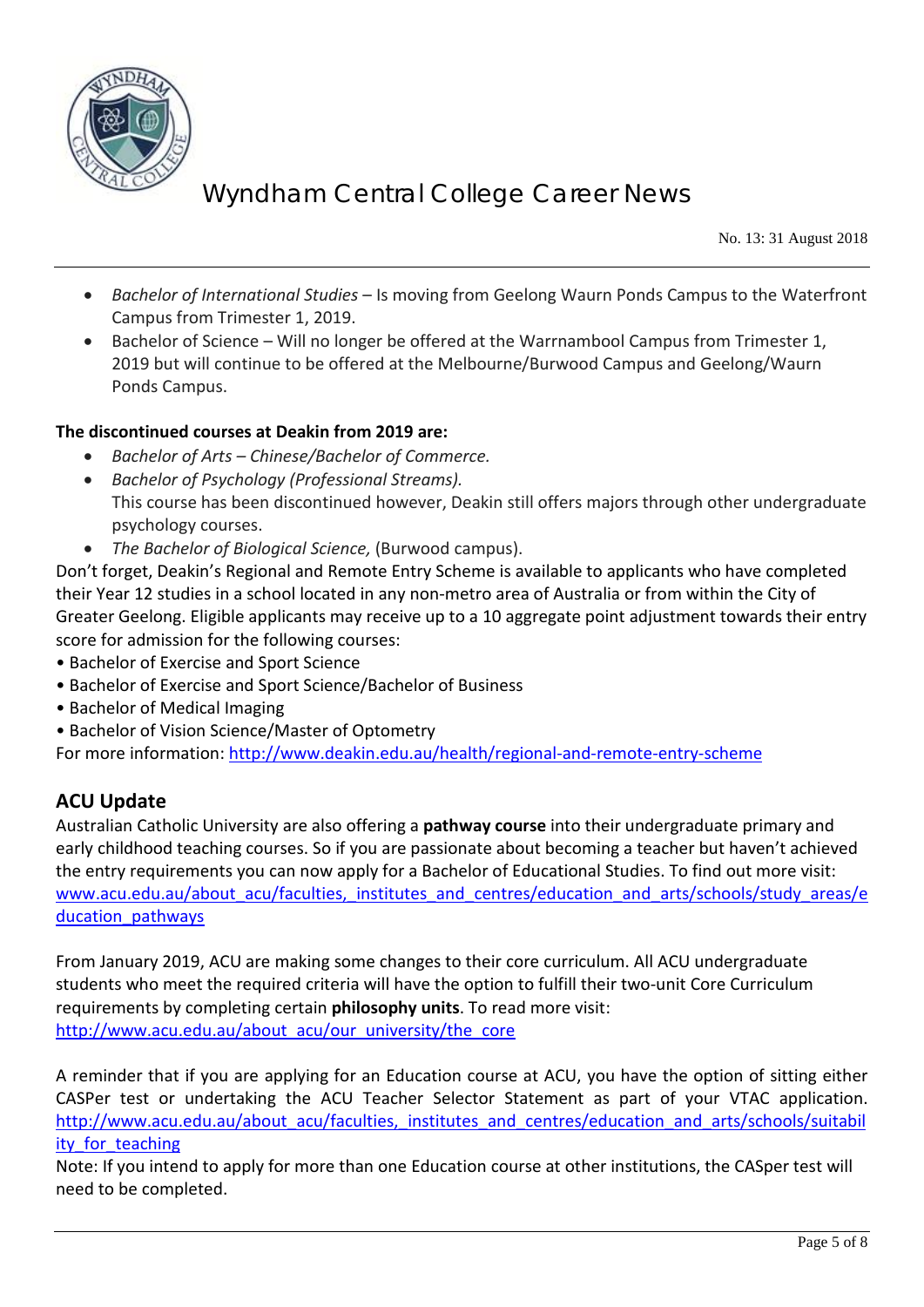

No. 13: 31 August 2018

### **SAE QUANTM Scholarships**

SAE QUANTUM has 18 partial scholarships up for grabs as well as full scholarships in Creative Media (indigenous and non-indigenous). If you're in Year 12 and interested in creative media visit: Partial scholarships:<https://sae.edu.au/backstage> Full scholarships in Creative Media: <https://sae.edu.au/admissions/scholarships/>

#### **University of Melbourne Update**

#### Dookie Day 2018

If you are interested in veterinary and agricultural education, research or technology, Dookie Day provides a unique opportunity to discover Victoria's 2,440-hectare 'living laboratory' at Dookie campus, where students benefit from an immersive study experience and our researchers test innovations in animal, plant and soil science and bring promising discoveries to scale on a working farm.

When: Sunday 9th September 10:00 am til 4pm

Where: The University of Melbourne Dookie Campus - 940 Dookie-Nalinga Rd, Dookie College. <https://www.eventbrite.com.au/e/dookie-day-2018-tickets-47464596887>

### **Monash Update**

#### **Calling all creative students!**

Find out what it's like to be an art, design, or architecture student at Monash University's Student Experience day.

There are workshops available:

• Art: Take a guided tour of the Monash University Museum of Art (MUMA) then participate in an immersive studio project. You'll have the opportunity to talk to lecturers about your own art practice.

Design: Be ready to make, break and explore your design ideas with this interactive workshop that

- incorporates communication design, industrial design, and spatial design.
- Architecture: Take part in a hands-on group project to uncover some possible answers about drones.

The details:

When: Saturday 15 September from 10am till 3pm

Where: Monash Art Design & Architecture,

900 Dandenong Rd Caulfield East, Victoria.

Enquiries: [madaworkshops@monash.edu](mailto:madaworkshops@monash.edu)

Cost: This is a free event – But register by 7th September!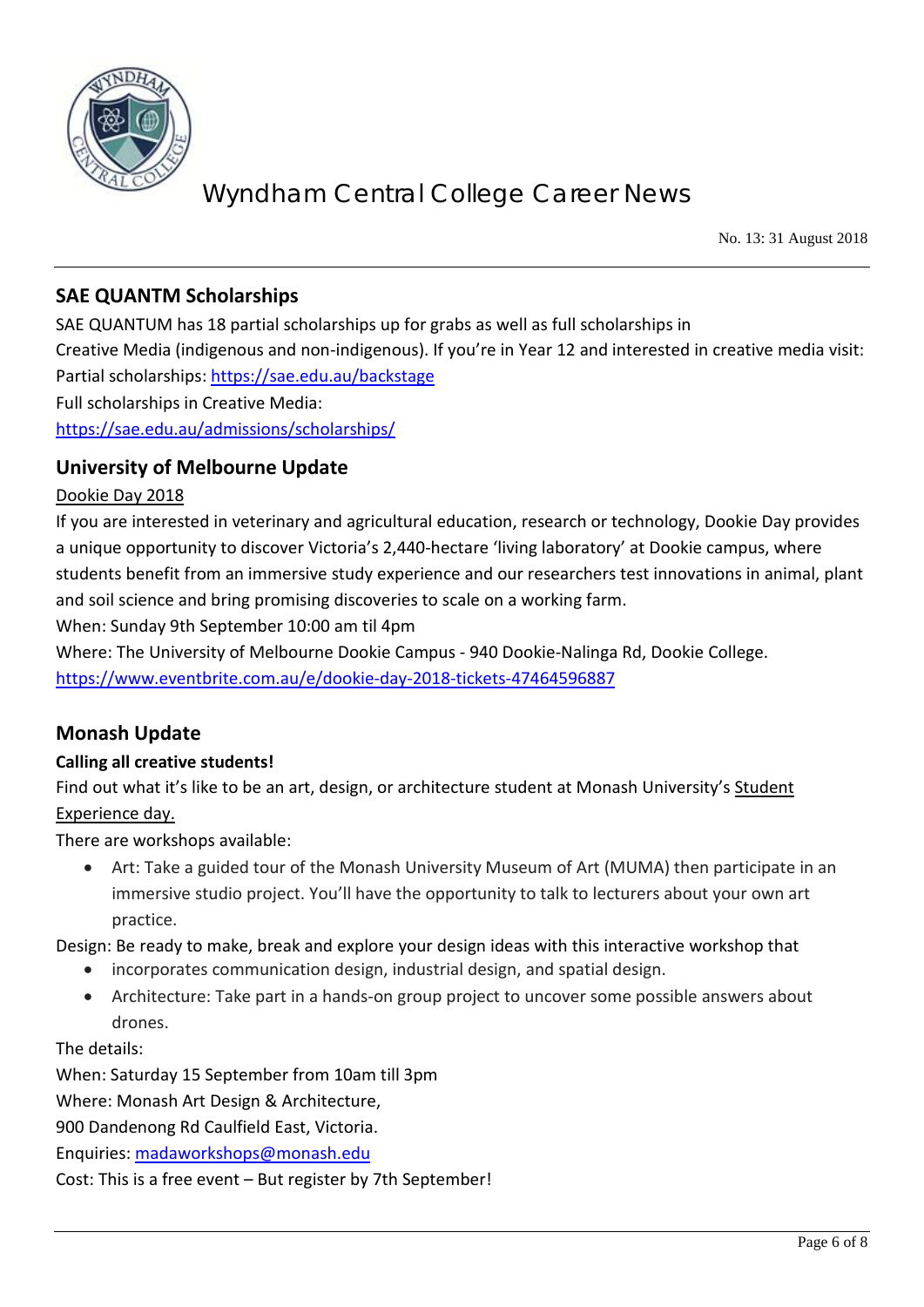

No. 13: 31 August 2018

### **Alternative Options to University**

If you're still unsure what career pathway to take, there are alternative options you can research such as; FREE Tafe Priority Courses, The Australian Police Academy, The Australian Defence Force Academy and many short courses at private institutions. Many courses are online which can fit right into your work and lifestyle too!

### **Free Tafe Priority Courses**

In 2019, the Victorian Government are funding certain FREE priority courses in 2019 including 30 nonapprenticeship courses and 20 apprenticeship pathway courses. These courses can lead you to jobs that are currently in demand from Victorian employers.

To find out more visit: <https://www.vic.gov.au/freetafe/free-tafe.html>

### **Australian Defence Force Academy**

At the ADFA you can be expertly trained in leadership and management and undertake a degree in Arts, Business, Engineering, Information Technology, Science or Technology while being paid! To research the courses available visit: [https://www.defencejobs.gov.au/jobs?tab=view-all](https://www.defencejobs.gov.au/jobs?tab=view-all-jobs&page=1&perPage=6&query=&jobStates=full-time&entryMethods=general-technical)[jobs&page=1&perPage=6&query=&jobStates=full-time&entryMethods=general-technical](https://www.defencejobs.gov.au/jobs?tab=view-all-jobs&page=1&perPage=6&query=&jobStates=full-time&entryMethods=general-technical)

### **Coder Academy**

Coder Academy is bringing their junior coding boot camp to Melbourne in March 2019. This one-year course is a Diploma of IT: <https://coderacademy.edu.au/gentech>

### **Career Focus: Building & Construction**

There are many areas of **Construction** to choose from, for example; Civil Construction (Road Infrastructure Worker and Road Worker), Construction Worker (Builder's Laborer and Concrete Worker), Builder (coordinating the construction of dwellings and other structures), Building Supervisor (overseeing construction projects for large companies) and Building Surveyor (Building Certifier and Building Inspector). You can also consider a specific building trade; Bricklayer, Brick Cleaner, Carpenter, Carpet Layer, Concreter, Electrician, Glazier, Insulation Installer, Tiler, Painter, Plumber or Plasterer. Many students become qualified in a building trade initially and later undertake further study to become a **Building & Construction Manager** or **Registered Builder.** 

Overall the Australian Government has projected a 10% increase in employment in the construction industry within the next five years. Employment growth in the engineering construction sector, supported by continued infrastructure investment, is expected to be stronger than that in residential construction, which is expected to grow at a pace more in line with population growth. Seek have reported that